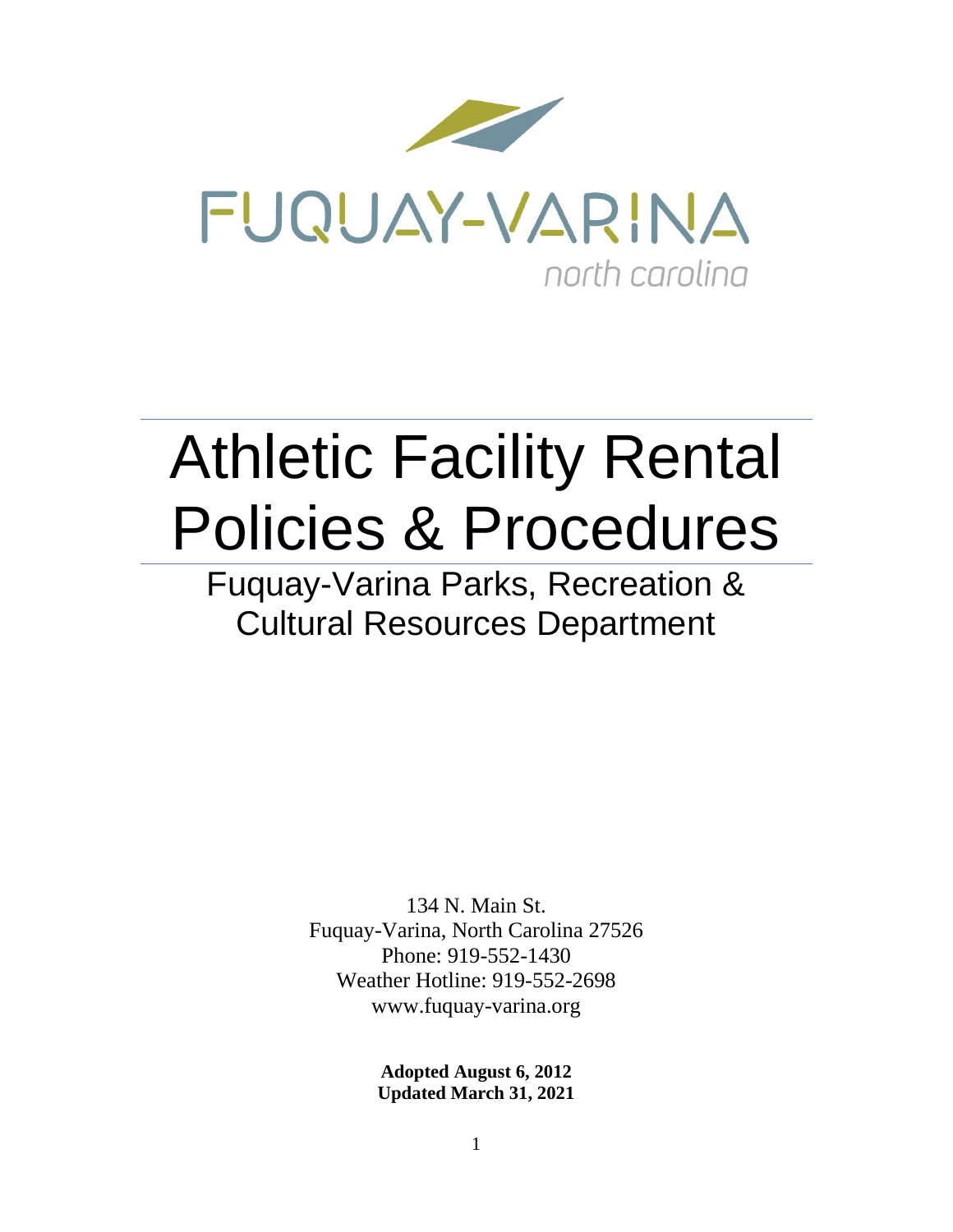### **Introduction**

The Town of Fuquay-Varina Parks, Recreation & Cultural Resources Department (FVPRCRD) manages the scheduling and maintenance for all Town athletic facilities to ensure equitable distribution, achieve maximum use of and maintain a safe, quality environment. When necessary, the Town may close certain facilities due to safety issues or to protect them from overuse. Keeping the Town's athletic fields in optimum condition involves managing the amount of play a field receives and allowing time for proper maintenance to occur. Continued cooperation between the Town and athletic field users is a critical component of this management.

For field closure information, users can visit [www.fvparks.org](http://www.fvparks.org/) and select the "Field Status" icon or call the Town's weather hotline at 919-552-2698. If your facility is listed as closed, then no activities may be held on the field. Each is updated weekdays by 4:00pm and Saturdays by 8:00am and Sundays as needed.

Please refer to the Athletic Facilities Policies and Procedures for more specific rules and regulations regarding field reservations and use in the Town of Fuquay-Varina.

Town owned athletic facilities are intended to provide quality recreational experiences and activities and not to be utilized for commercial or private gain.

The Town may deviate from the policies and procedures outlined in this manual when determined, by the Town of Fuquay-Varina Parks, Recreation & Cultural Resources Director or their designee, to be necessary and appropriate.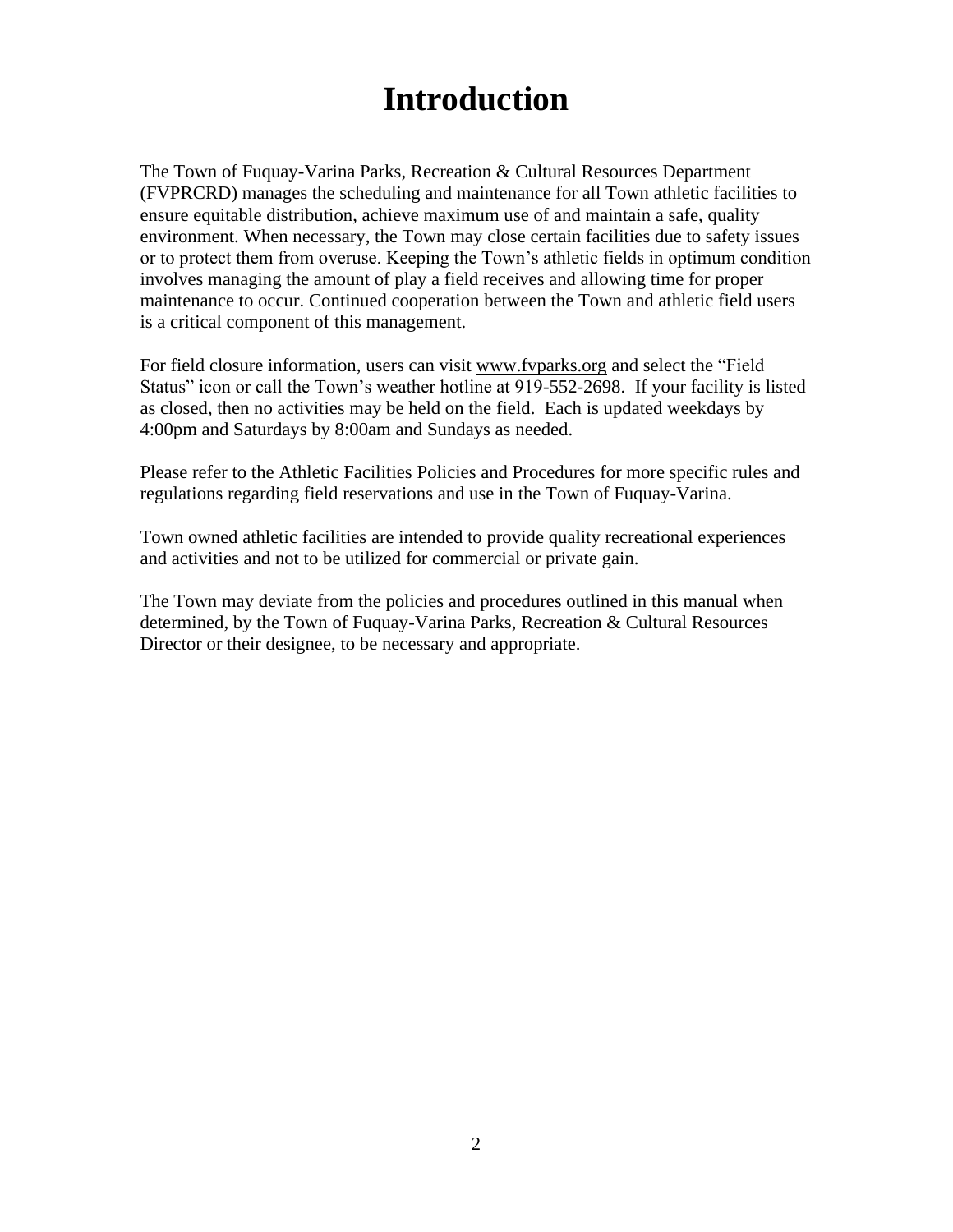## **Outline of Scheduling Process**

- All Town of Fuquay-Varina programs have priority use over all facilities.
- All requests will be prioritized on a first come, first serve basis
- Athletic Facility Rental Requests must be submitted online by going to fvparks.org and clicking the "Facilities" tab.
- The League / Organization / Renter requesting fields must be in good financial standing with the Town of Fuquay-Varina.
- Reservation requests are not final until full payment is made. All payments must be made in full prior to the first scheduled use.
- The person securing the rental must be present at all reservations.
- All requests / proposals are subject to FVPRCRD approval.
- Requests made outside the request deadlines as listed below will be considered on a first come, first serve basis and will based upon availability.
- All teams may request a maximum of 3 hours per week per team during youth recreational seasons and a maximum of 6 hours per week per team during the off season.
- Once rental requests are approved, scheduled times cannot be subleased to other organizations and the renting organizations maintains all financial responsibility unless the reservation is canceled by a member of the FVPRCRD.
- Be sure to consider the following things when planning your request:

| 1. Try-outs   | 4. Holidays  | 6. All-Stars         |
|---------------|--------------|----------------------|
| 2. Pre-Season | 5. Practices | 7. Pre-Game Warm Ups |
| 3. Jamborees  | 6. Play-offs |                      |

• A Certificate of Insurance listing the Town of Fuquay-Varina as additionally insured must be kept on file with the department prior to the first day of scheduled use. Please use the following information when adding the Town of Fuquay-Varina to your insurance:

Town of Fuquay-Varina 134 N. Main Street Fuquay-Varina, NC 27526

• Once the Facility Use Request form has been accepted and approved by the Town, the request will be entered into the Town's Facility Scheduling software. A Rental Contract/Permit will be given to the requestor. The Contract/Permit will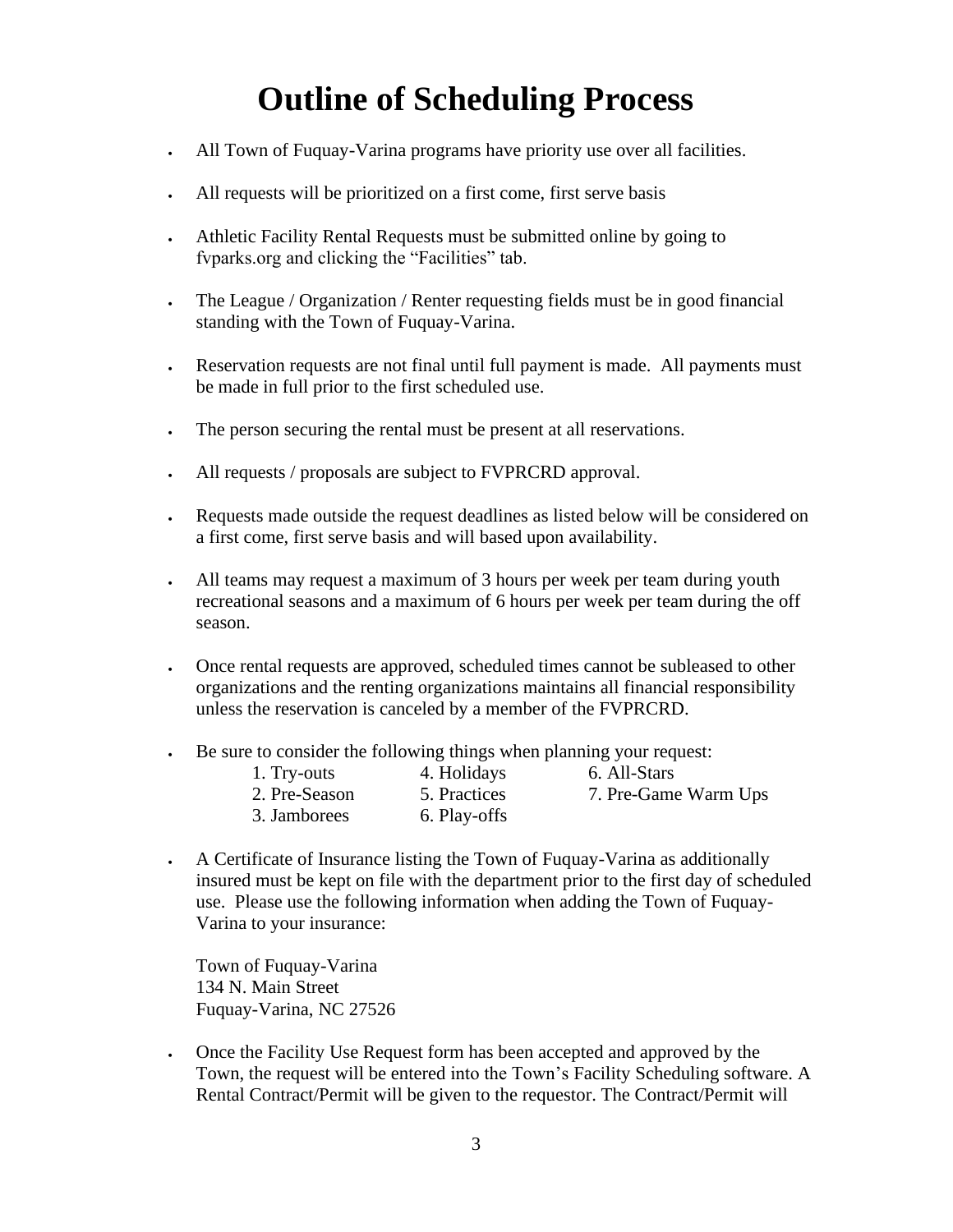show all scheduled use and the total paid for use. Renters should maintain a copy of the permit at all activities to provide rental verification.

## **Request for Use Schedule**

Reservation requests for long term use (multiple months) must adhere to the following request schedule:

| <b>Use Period</b>              | <b>Request Deadline</b> (submit no more than 30 days |
|--------------------------------|------------------------------------------------------|
|                                | <i>prior</i> )                                       |
| January $1st$ – March $1st$    | January $1st$                                        |
| March $1st - June 1st$         | Requests will be based upon availability; no         |
|                                | reservation may be made more than 30 days in         |
|                                | advance.                                             |
| June $1st$ – August $1st$      | June $1st$                                           |
| August $1st$ – November $1st$  | Requests will be based upon availability; no         |
|                                | reservation may be made more than 30 days in         |
|                                | advance.                                             |
| November $1st$ – January $1st$ | November $1st$                                       |

*\*Once approved, all fees must be paid up front prior to first day of use*

Reservation requests for month-to-month use must adhere to the following request schedule:

| <b>Use Period</b> | <b>Request Submission Deadline</b> |
|-------------------|------------------------------------|
| January           | December 15                        |
| February          | January 15                         |
| March             | February 15                        |
| April             | March 15                           |
| May               | April 15                           |
| June              | May 15                             |
| July              | June 15                            |
| August            | July 15                            |
| September         | August 15                          |
| October           | September 15                       |
| November          | October 15                         |
| December          | November 15                        |

*\*Once approved, all fees must be paid up front prior to first day of use*

**Requests made outside the request deadline schedules as listed above will be based upon availability.**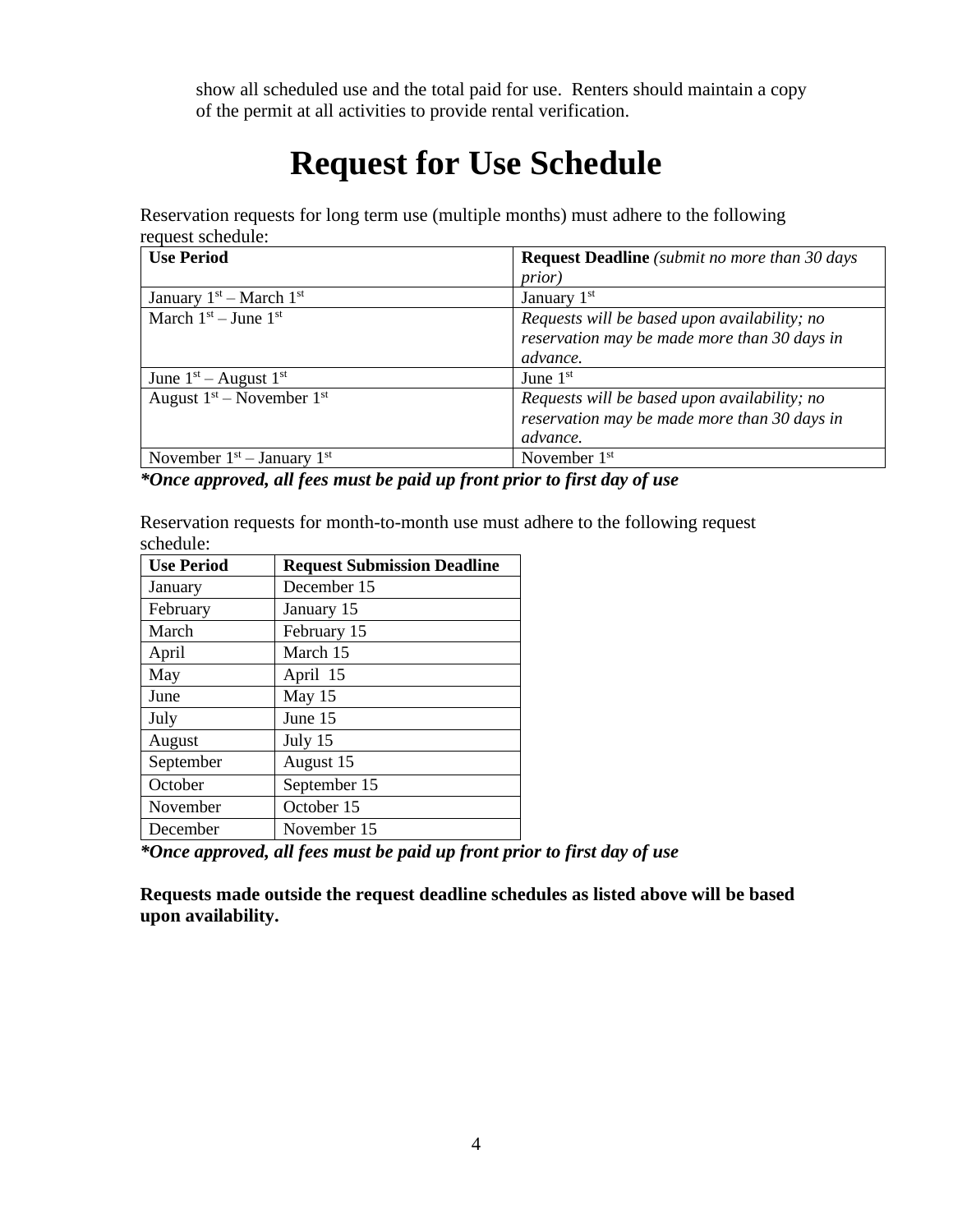## **Athletic Facility Policies and Procedures**

#### **PURPOSE**

Manage the Town of Fuquay-Varina athletic facilities in a manner to assure equitable distribution, achieve maximum use of facilities by the public, and when necessary, protect the fields from damage by overuse.

#### **DEFINITIONS**

Unless clearly inconsistent with the context in which used, the following definitions will apply in this manual:

A. **Athletic Facility** means all types of athletic facilities including, but not limited to, softball, soccer, football, baseball, basketball etc.

B. **Town** means the Town of Fuquay-Varina Parks, Recreation & Cultural Resources Department (FVPRCRD).

C. **Commercial Groups** means groups that charge registration and/or participation fees and/or have as a purpose, the generation of income for the host group or individual(s).

D. **Parks, Recreation & Cultural Resources** means the Town of Fuquay-Varina Department.

E. **Historical Use** means organizations who have scheduled athletic fields during the most recent prior season for a particular sport.

F. **Incidental use** means a non-organized, non-league use such as informal "pick up" games.

G. **Maintenance Staff** means the Town of Fuquay-Varina Parks, Recreation & Cultural Resources Department Maintenance and Staff.

H. **Non-Commercial Groups** means non-profit groups that have as their primary focus the needs of the youth recreation and the local community.

I. **Organization** means any entity requesting use of an athletic field whether it is a league, group, organization, association or individual team.

J. **Resident** means someone who resides within the corporate town limits of Fuquay-Varina, not all persons with a 27526 zip code live within the town limits. Maps depicting the Town of Fuquay-Varina limits are available at the town website [www.fuquay](http://www.fuquay-varina.org/)[varina.org.](http://www.fuquay-varina.org/)

K. **Tournament** means a request for a minimum of three fields for one or more consecutive days with an ultimate "winner."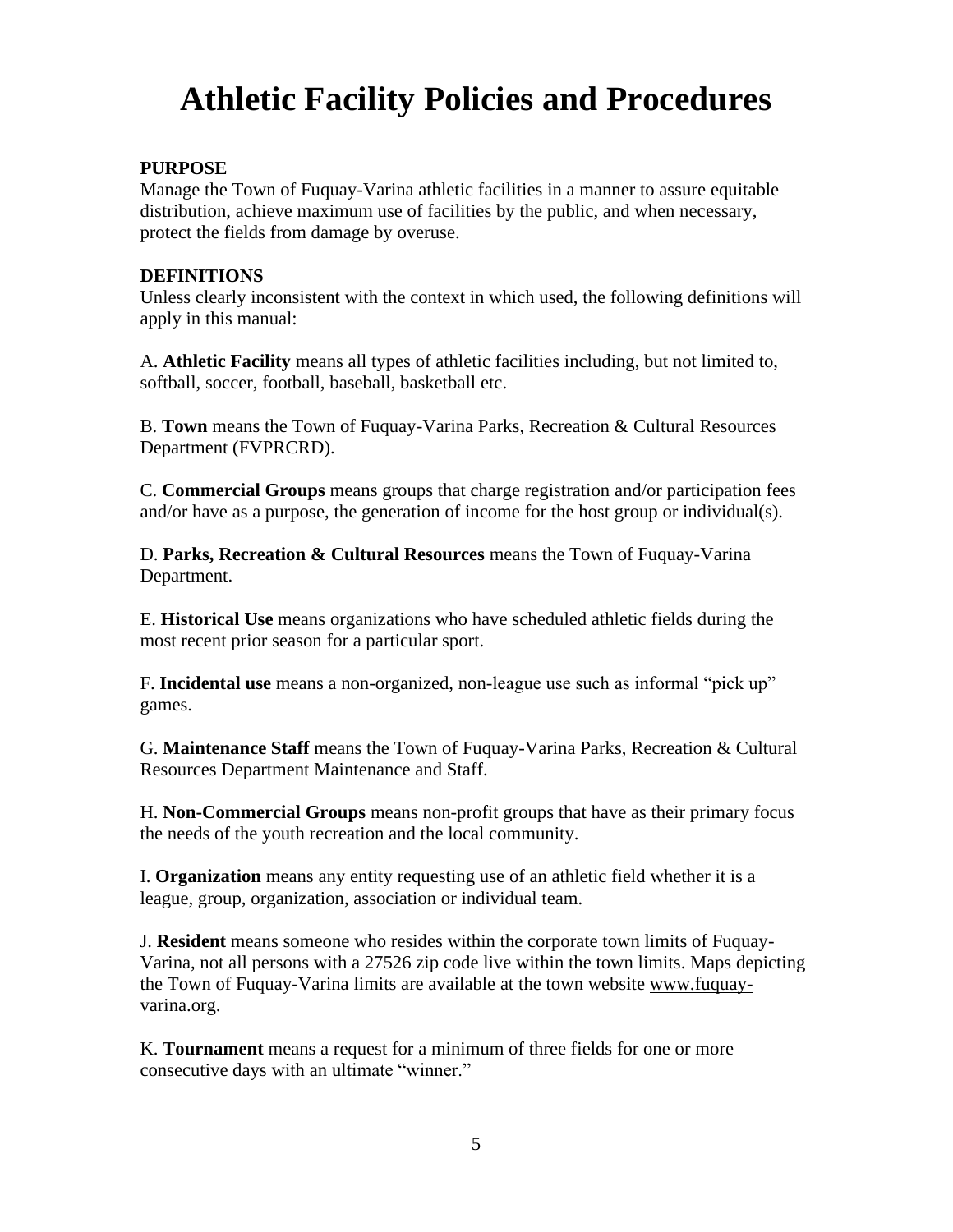#### **GENERAL RULES AND REGULATIONS**

- All Town of Fuquay-Varina employees are to be treated with respect and courtesy.
- The Parks, Recreation & Cultural Resources Department is responsible for the scheduling and maintenance of the Town of Fuquay-Varina Athletic Facilities.
- Alcoholic beverages, including unopened containers, are not permitted on Town of Fuquay-Varina property.
- Tobacco products are not permitted at Ballentine School Park, Banks Road Park, and Willow Lakes Park.
- No food and/or candy is allowed inside the gymnasium at the Fuquay-Varina Community Center
- Teams are not to use athletic facilities unless pre-scheduled and approved by the Town of Fuquay-Varina Parks, Recreation & Cultural Resources Department.
- Non Approved Use All users must have a rental agreement with the Town of Fuquay-Varina in order to utilize Town facilities.
- The Town of Fuguay-Varina reserves the right to limit the amount of play permitted on all facilities throughout the year.
- Scheduled Recreation league games will have priority over all other requests.
- Schedule Changes: At least three business days' notice is required to change a facility reservation.
- Do not utilize fields that are clearly marked for game play.
- Do not practice in goal mouth areas.
- No metal cleats on portable mounds.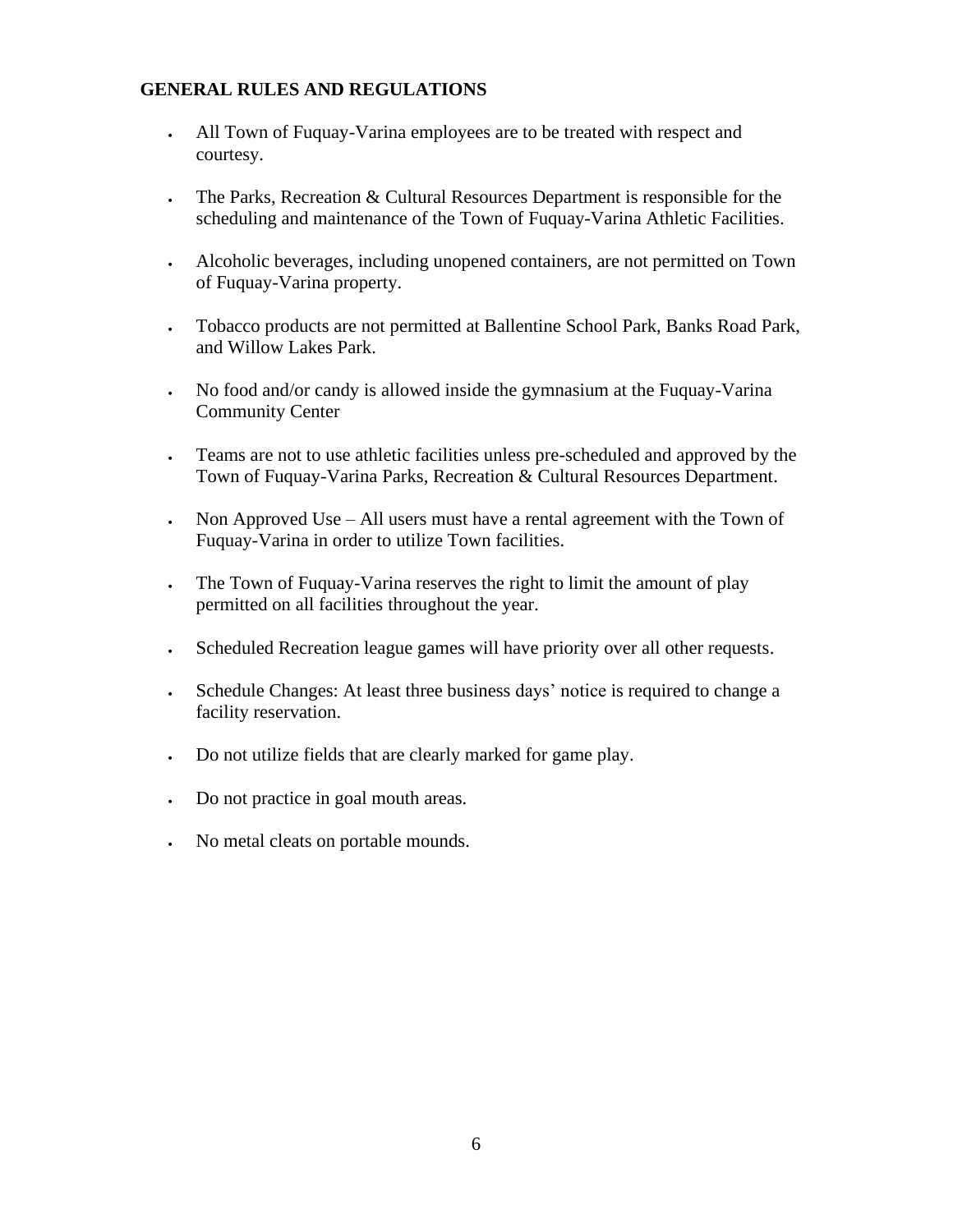#### **GENERAL FIELD INFORMATION**

- During periods of inclement weather, the Town may close athletic fields as determined by the Parks, Recreation & Cultural Resources staff. Closures may also result from poor playing conditions, causing hazardous conditions for the public and/or excessive repair work to bring the field back to playable condition.
- Fields that are closed will be posted with on the Town website. It is the organization's responsibility to obtain field closure information and stay off of the fields during these times.
- For field closure information, users can visit [www.fvparks.org](http://www.fvparks.org/) and select the "Field Status" icon or call the Town's weather hotline at 919-552-2698. If your facility is listed as closed, then no activities may be held on the field. Each is updated weekdays by 4:00pm and Saturdays by 8:00am and Sundays as needed.
- Game / practice time filed closure decisions made by umpires, referees and FVPRCRD staff. If a user group cancels field use due to unsafe playing conditions the group must contact FVPRCRD to reschedule. Coaches are to communicate all cancellations with team participants.
- Any team or organization that plays on a field that has been officially closed may forfeit current reserved field time as well as future consideration for field use. In this instance, no refunds would be issued.
- Managers/coaches are required to carry a copy of their approved field usage permit to the field to avoid any conflicts. Town issued schedules will receive priority.
- Field Lights: Athletic field lights may only be scheduled until 9:00 PM. **NO EXCEPTIONS.** Lights are scheduled for each use based on the Town's field light schedule. Lights must be booked for a minimum of one hour.
- In an effort to minimize annual power costs and use, no outdoor lights will be used starting the  $3<sup>rd</sup>$  week of November through the  $1<sup>st</sup>$  of March annually.
- After Hours Contact: In case of problems at the fields (failure of lights to come on, sprinkler issues, etc.) contact the FVPRCRD directly at 919-552-1430. Caller must identify what organization they are with and what field they are on. A staff member will contact an on-call employee who will assist you.
- Certificate of Insurance: Field users must submit a Certificate of Insurance naming the Town of Fuquay-Varina as an additionally insured prior to scheduled field use. General liability limits must be at least \$2,000,000 per occurrence. The Certificate shall also include a 30 day cancellation notice provided to the Town. Failure to provide acceptable insurance coverage will result in the denial of field request or forfeiture of any scheduled field use.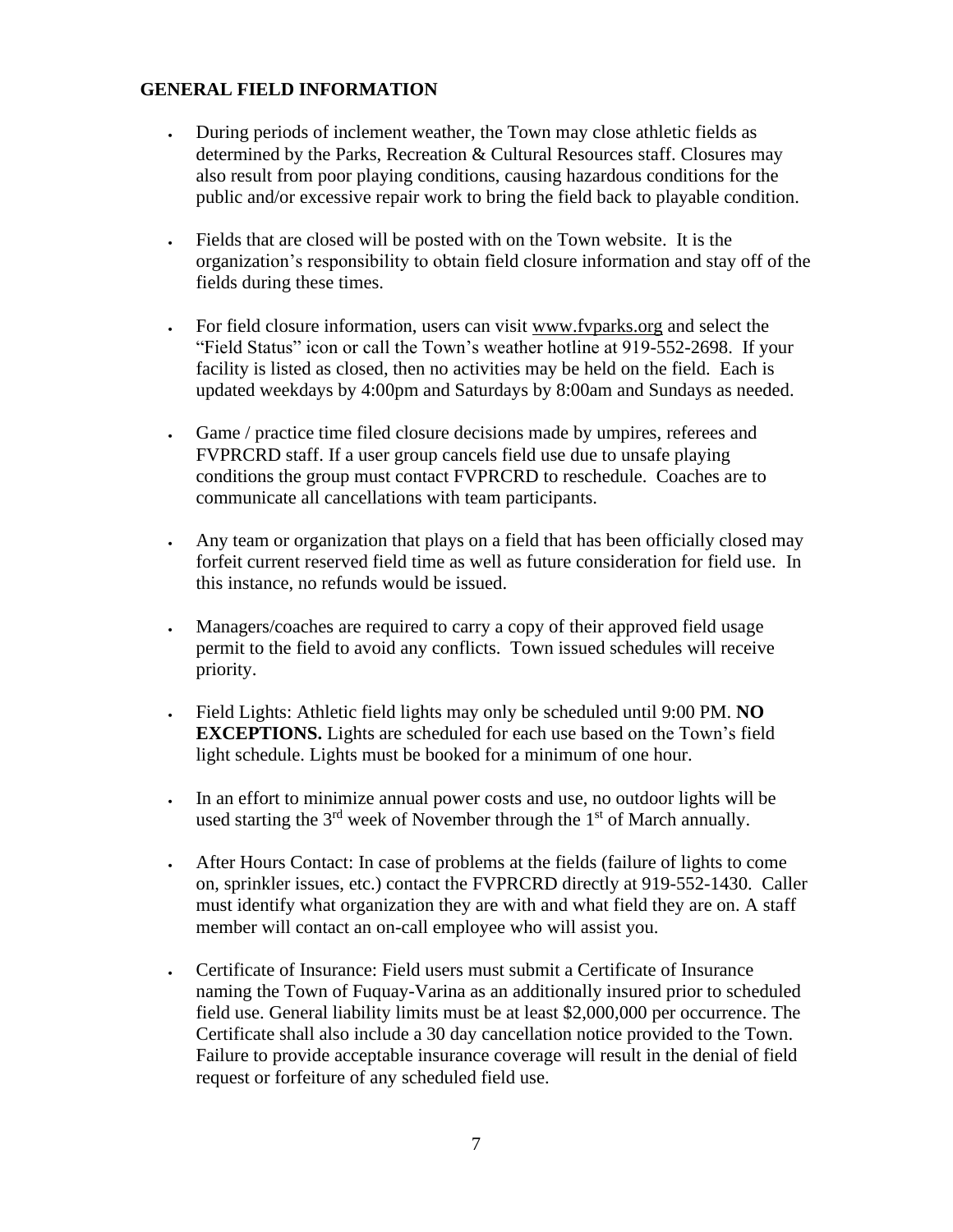- Cars improperly parked may be towed and violating organizations may forfeit field time. All participants park at their own risk. The Town is not responsible for theft or damage to vehicles.
- Field use at Ballentine Elementary School, Willow Lakes Park and Banks Road is not allowed until after 6:00 PM Monday - Friday.
- Concessions: Sale of concessions is not permitted at any Town of Fuquay-Varina fields without a concessions contract.
- Electronic Scoreboards: Electronic scoreboards are available for use at South Park, Ballentine School Park, Action Park and Falcon Park. Application for use must be made through the Parks, Recreation and Cultural Resources office at least two weeks in advance. The organization that uses the controllers will be directly responsible if they are lost, stolen or damaged in any way.
- Dogs, pets and domestic animals are not allowed on any Town athletic fields.
- User groups are responsible for making sure their litter and garbage is properly disposed. Forfeiture of field time or additional fees may result from fields being left in unsatisfactory condition.
- The organization shall be responsible for expenses incurred by the Town of Fuquay-Varina in correcting, cleaning, repairing or replacing any facility or property of the Town which was damaged in connection with the activity or event for which the facility was rented.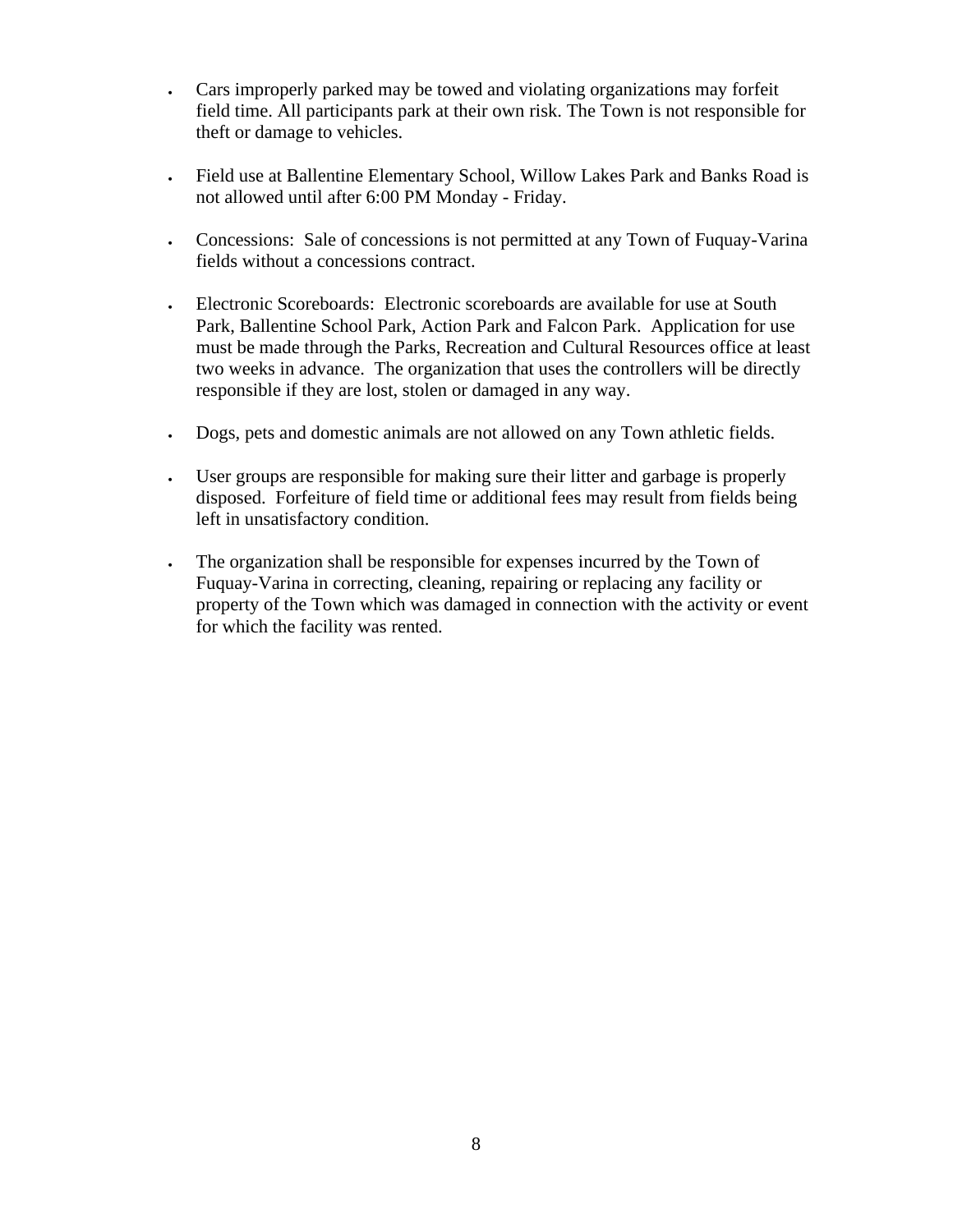#### **GUIDELINES FOR ALLOCATING FACILITIES**

To assure proper scheduling, all requests for field use and/or changes must be submitted electronically to FVPRCRD. Incomplete or incorrect forms will not be processed.

#### **Organization Contacts**

• Each user group shall appoint one contact person to communicate with the FVPRCD. Informal communications between FVPRCD staff and members of the user groups, other than the designated representative, shall be regarded as informal discussions.

#### **Allocation Priorities**

- The Town of Fuquay-Varina youth recreational athletics will have priority, all rental requests will be scheduled around the youth recreational program.
- Organizations that have previously rented and have established a positive working relationship and are in good financial standing with the town will be given priority when like-requests are submitted by multiple organizations.
- Leagues for middle school club sports will be given priority when requesting fields. Leagues must provide their schedule and make full payment up front.

#### **Field Use Guidelines**

Weekend Field Use Start Time: Saturday 8:00am-9:00pm Sunday 1:00pm-6:00pm \*(Extended play on Sunday is approved for Honeycutt Road Park & Fleming Loop Recreational Park).

- All Town of Fuquay-Varina Athletic Fields are closed and are not available for reservation on the following holidays: New Year's Day, Good Friday, Easter Sunday, Memorial Day/Weekend, July 3rd and 4th, Labor Day/Weekend, Thanksgiving Day/Weekend and Christmas Day.
- All play on fields use must be completed by 9:00 PM.
- Use of Banks Road, Willow Lakes Park, and Ballentine School Park fields may not begin until 6:00 PM on weekdays due to Wake County Public School agreements.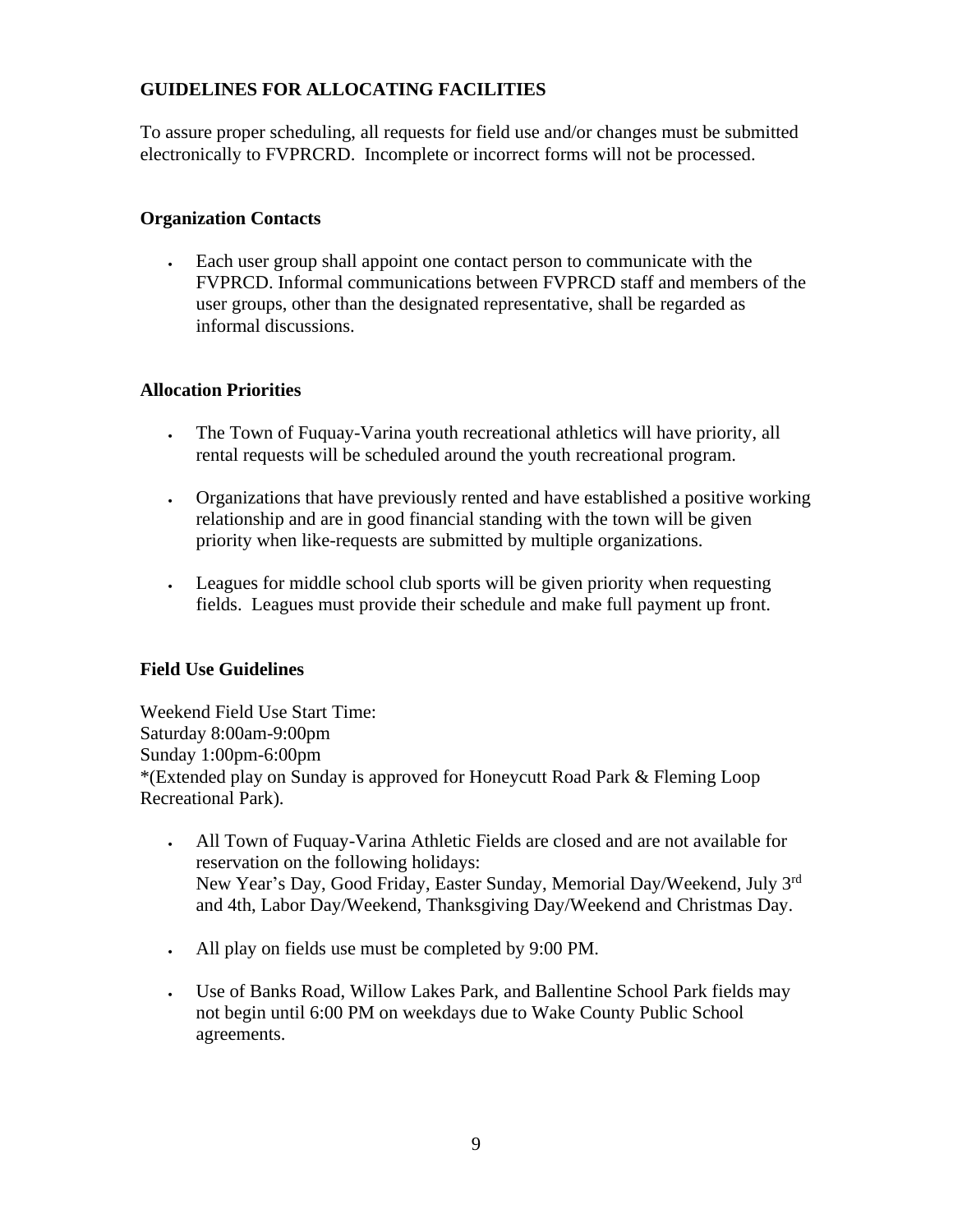#### **Tournament Play**

- The same timeline is used for tournaments as with other field requests. Athletic Facility Rental Request forms can be found on the Town of Fuquay-Varina website.
- Tournament dates will be considered separate from general rental dates and must be requested 90 days prior to tournament.
- Final payment must be made once Town staff has approved the tournament.
- Tournament brackets must be submitted for approval one week prior to start of tournament to the Athletic Program Administrator.
- Tournament directors are required to meet with FVPRCD staff one week prior to tournament start date to discuss additional needs and field allocation.

#### **Sports Camps**

- All sports camps must be coordinated through the FVPRCRD. Sports camps may be done at a flat fee for the instructor or through a 60/40 split with the Town.
- One field is required for every 50 participants anticipated at a sports camp. This number may be adjusted if the sports camp is demonstrative rather than participatory.
- Sports camp staff is responsible for assuring all litter is picked up and field is left in the condition it was found in. Failure to clean up the field(s) on a daily basis may result in the loss of future consideration for field use.

#### **Non-Sporting Events**

- Based on availability, fields may be scheduled for non-sporting events.
- Groups requesting non-sporting events must submit a written plan, including site layout, with their Athletic Facility Rental Request form. PRCRD staff will review and either approve, modify or deny the plan. In the event that the plan is modified or denied, staff will meet with a group representative to work towards meeting the group's needs. First priority is preserving and protecting the athletic fields.

#### **FEES AND CHARGES**

• Fees and charges are assessed for the use of Town facilities to help partially offset administrative and operational costs. Facility rental fees and charges are as follows per field / gym (effective July 1, 2020). Fees will be charged by the team mailing address listed on the general liability form.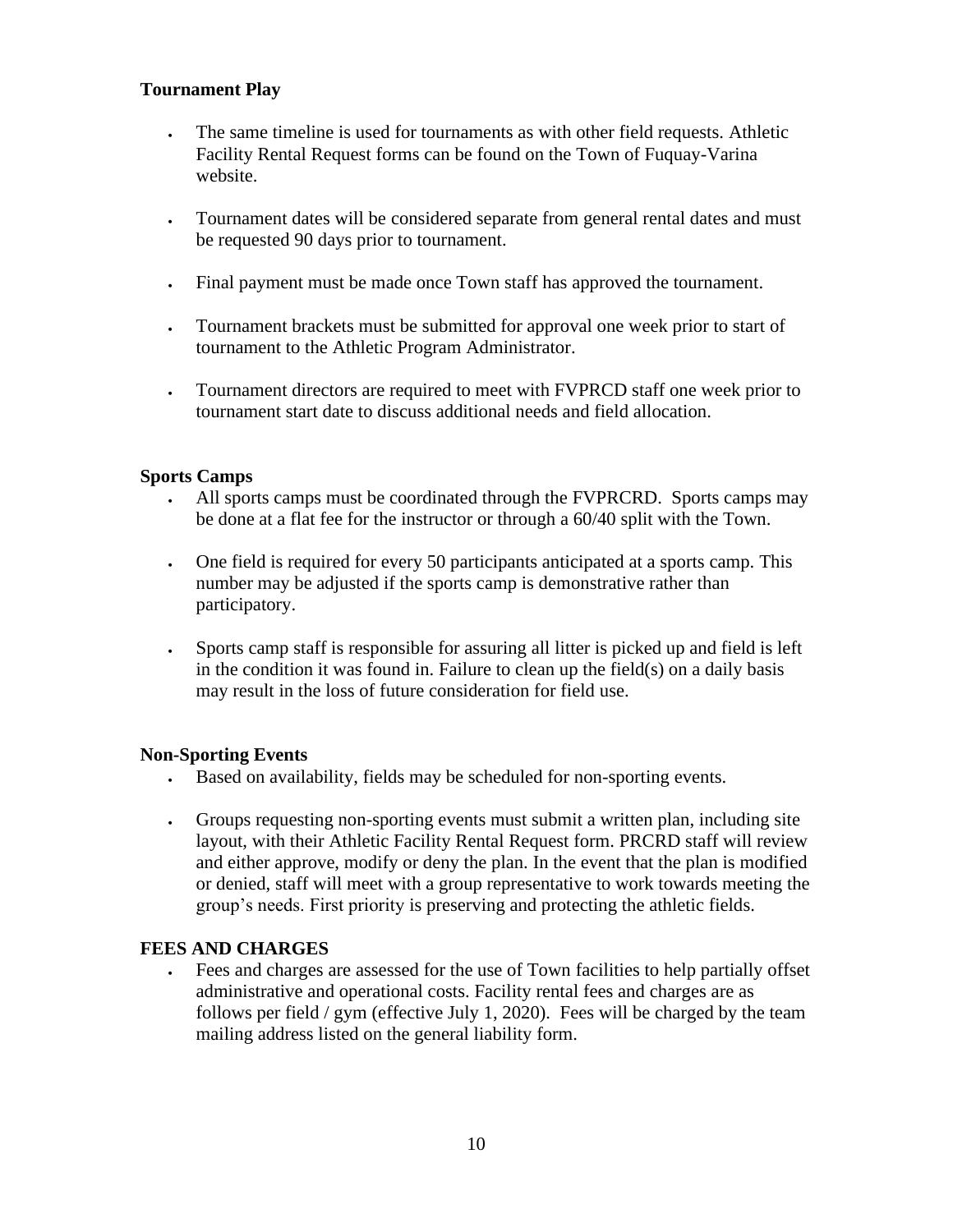- Resident: \$25.00 per hour / per field \$40.00 per hour with lights / per field \$25.00 field preparation \$50.00 Council Gym / per hour
- Non-resident \$50.00 per hour / per field \$80.00 per hour with lights / per field \$50.00 field preparation \$100.00 Council Gym / per hour
- All rental fees are due at time of rental.

#### **Cancellation Fees**

• All fees are non-refundable. In the event your rental is canceled by the Town due to inclement weather or other causes, a credit will be issued to your account to be used at a later date. All credits must be used prior to June  $30<sup>th</sup>$  of each year.

#### **MAINTENANCE GUIDELINES**

- The Town of Fuquay-Varina PRCRD staff will have final say on field playability and safety at all athletic fields following inclement weather, field maintenance or any emergencies that may occur.
- All facility maintenance at Town athletic fields shall be performed by the Town maintenance staff only.
- Town of Fuquay-Varina owned bases, pitching rubbers, soccer goals, etc. are not to be removed from or relocated on any athletic fields without express permission from FVPRCRD.
- Organizations shall **NOT** dig ditches or apply foreign materials to the athletic fields in an attempt to "dry out" a field. Organizations found to be non-compliant with this rule may forfeit current reserved field time as well as future consideration for field use.
- Organizations shall not make any modifications to Town athletic fields or facilities. A request for a change should be made directly to the FVPRCRD.
- Organizations, tournament and sports camp directors are responsible for ensuring the facility is clean after each use, including respective dugouts, athletic field, and surrounding areas.
- Vehicles are not allowed on Town of Fuquay-Varina athletic fields, or adjacent pathways.
- No participant shall intentionally throw, hit or kick balls into or over the fences, backstops or buildings.